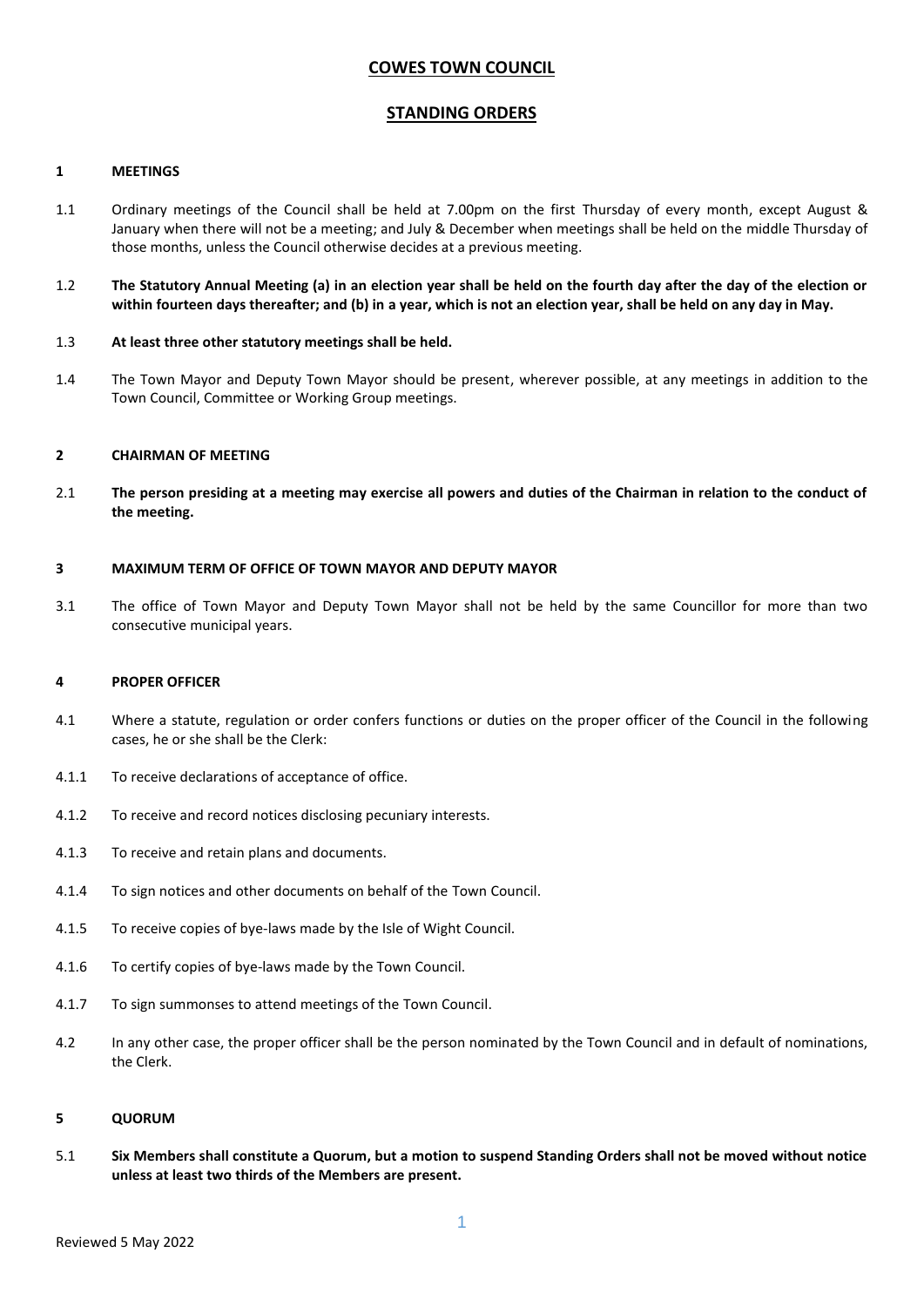5.2 If a Quorum is not present when the Council meets or if during a meeting the number of Councillors present and not debarred by reason of a declared interest falls below the Quorum, the business not transacted at that meeting shall be transacted at the next meeting or on such other day as the Mayor may decide.

## **6 VOTING**

- 6.1 Voting for the position of Town Mayor and Deputy Town Mayor shall be by a show of hands or, if one member so requests, by secret ballot.
- 6.2 **If a Member so requires, the Clerk shall record the names of the Members who vote on any question so as to show whether they voted for or against it or abstained, such request to be made before the commencement of next business.**
- 6.2.1 **Subject to (6.2.2) and (6.2.3) below, the Chairman may give an original vote on any matter put to the vote and in the case of an equality of votes, may give a casting vote whether or not they gave an original vote.**
- 6.2.2 **If the person presiding at the Annual Meeting would have ceased to be a Member of the Council, but for statutory provisions that preserve the membership of the Chairman and Vice Chairman until the end of their term in office, he/she may not give an original vote in an election for Chairman.**
- 6.2.3 **The Mayor or Deputy Mayor shall preside over the meetings to appoint Committee Chairmen and in the event of an equal vote, shall have the casting vote.**

## **7 ORDER OF BUSINESS**

*(In an election year Councillors should execute Declarations of Acceptance of Office in the presence of the proper officer previously authorised by the Council to take such declaration before the annual meeting commences.)*

- 7.1 **At the Annual Meeting of the Council, the first business shall be:**
- 7.1.1 **To elect a Town Mayor.**
- 7.1.2 **To receive the Town Mayor's Declaration of Acceptance of Office.**
- 7.1.3 To elect a Deputy Town Mayor.
- 7.1.4 To receive the Deputy Town Mayor's Declaration of Acceptance of Office.
- 7.1.5 To receive any apologies for absence.
- 7.1.6 To receive any Declarations of Pecuniary and Non-Pecuniary Interests.
- 7.1.7 To appoint Representatives to Committees.
- 7.1.8 To appoint Representatives to Working Groups
- 7.1.9 To appoint representatives to outside bodies.
- 7.1.10 To review and approve Standing Orders, Financial Regulations, Code of Conduct and Policies, Procedures & Risk Assessments.
- 7.1.11 To receive dates of Council & Committee meetings for the forthcoming municipal year.
- 7.1.12 To receive details of Councillor attendances at meetings for the previous municipal year.
- 7.2 **At every meeting other than the Annual Meeting, the first business shall be the appointment of a Chairman if the Mayor and Deputy Mayor be absent.**
- 7.3 Each October, before the meeting at which the budget for the next year is approved, staff appraisals will be held and the Council shall review the pay and conditions of service for existing employees.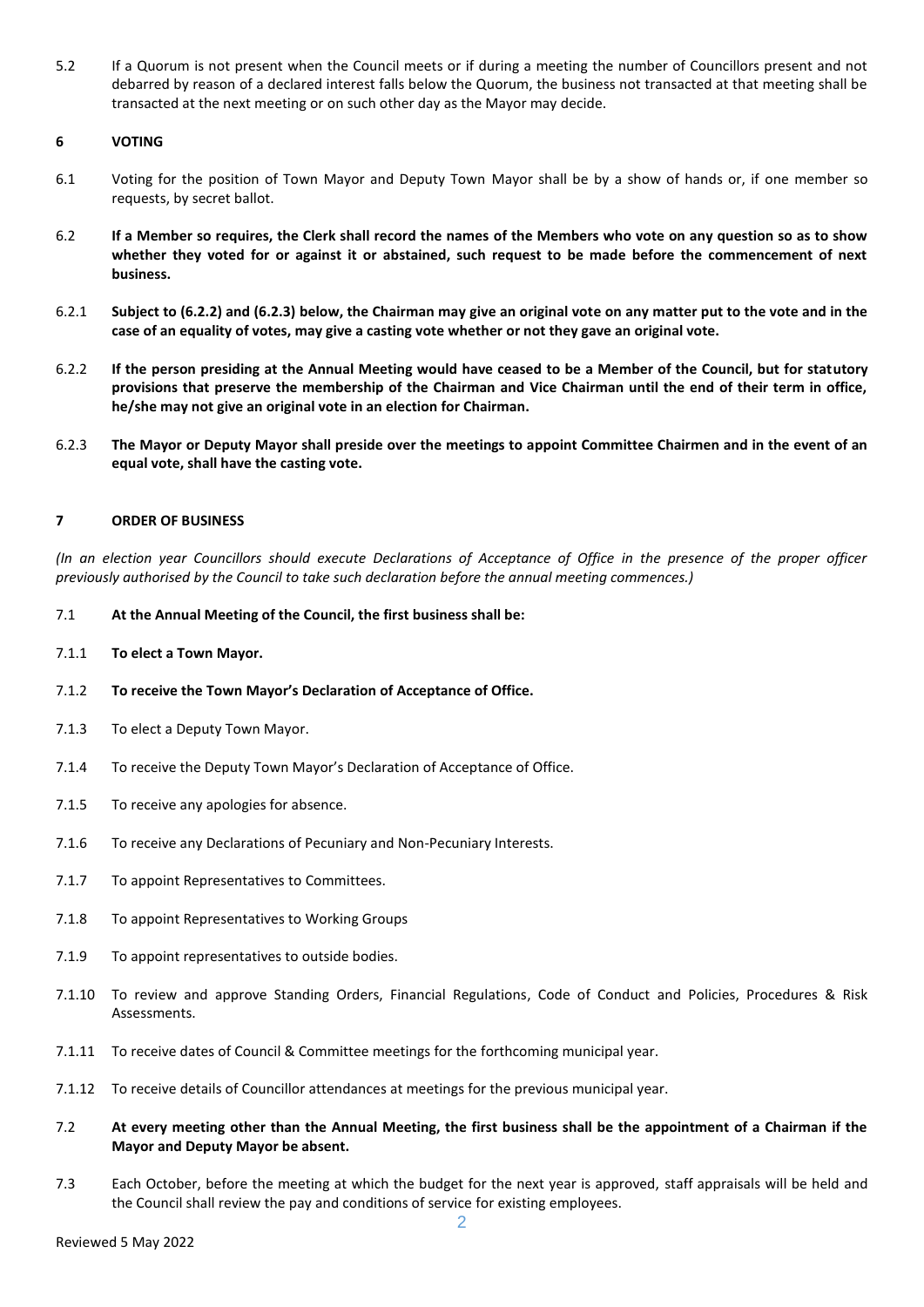- 7.4 At other meetings of the Council, the order of business shall be:
- 7.4.1 Any pre-arranged presentations at the start of meetings will be allowed no longer than fifteen minutes, with fifteen minutes for questions and answers, subject to revision by the Chairman at the outset of the meeting.
- 7.4.2 To receive any apologies for absence.
- 7.4.3 To receive any Declarations of Pecuniary & Non-Pecuniary Interests.
- 7.4.4 To receive a report from the local Safer Neighbourhood Officer, plus an opportunity to discuss local policing priorities.
- 7.4.5 **To read and consider the minutes of the last meeting provided that if a copy has been circulated to each Member not later than the day of issue of the summons to attend the meeting, the minutes may be taken as read and if approved, be signed by the presiding Chairman as a correct record.**
- 7.4.6 Questions from members of the public.
- 7.4.7 Reports by Isle of Wight Councillors.
- 7.4.8 To receive and consider reports and minutes of Committees, Working Groups & meetings.
- 7.4.9 To receive miscellaneous items submitted by Councillors, as specified in the summons.
- 7.4.10 To receive miscellaneous items submitted by the Town Clerk, as specified in the summons.
- 7.4.11 To receive any items for inclusion on a future agenda.
- 7.5 The order of business may be varied at the discretion of the Chairman.
- 7.6 If the business to be transacted at any meeting is not completed within two and a half hours from the commencement of the meeting, such business will stand adjourned to the next meeting.

#### **8 RESOLUTIONS MOVED ON NOTICE**

- 8.1 Except as provided by these Standing Orders, no resolution may be moved unless the business to which it relates has been put on the Agenda by the Town Clerk.
- 8.2 The Town Clerk shall insert in the summons for every meeting all notices of motion or recommendation properly given in the order in which they have been received unless the Member giving a notice of motion has stated in writing that he /she intends to move at some later meeting or that he / she withdraws it.
- 8.3 If a resolution or recommendation specified in the summons is not moved either by the Member who gave notice of it or by any other Member, it shall unless postponed by the Council, be treated as withdrawn and shall not be moved without fresh notice.
- 8.4 Every resolution or recommendation shall be relevant to some subject over which the Council has power or duties which affects its area.

## **9 RESOLUTIONS MOVED WITHOUT NOTICE**

- 9.1 Resolutions dealing with the following matters may be moved without notice.
- 9.1.1 To appoint a Chairman of the meeting.
- 9.1.2 To correct the minutes.
- 9.1.3 To proceed to the next business.
- 9.1.4 To close or adjourn any debate.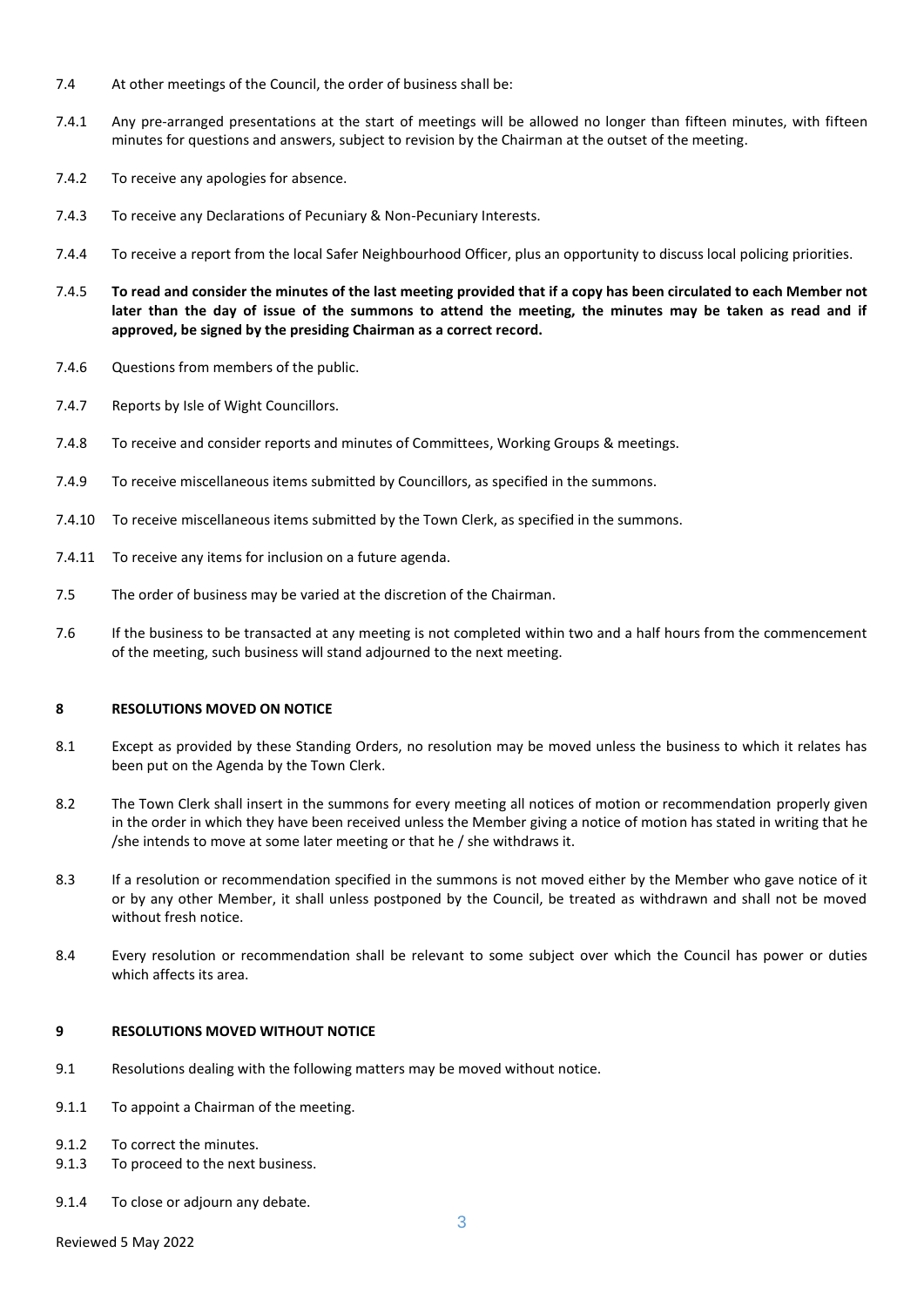- 9.1.5 To amend a motion.
- 9.1.6 To give leave to withdraw a motion or amendment.
- 9.1.7 To suspend Standing Orders.
- 9.1.8 To exclude the press and/or public. *(See Standing Order 20.)*
- 9.1.9 Any recommendation from a Committee or Working Group
- 9.1.10 To refer a matter to a Committee or Working Group.
- 9.1.11 To appoint a Committee, Working Group or any Members thereof.
- 9.1.12 To silence or eject from the meeting a Member named for misconduct. *(See Standing Order 12 below.)*

### **10 RECISION OF A PREVIOUS RESOLUTION**

- 10.1 A decision (whether affirmative or negative) of the Council shall not be reversed within six months save by a special resolution, the written notice whereof bears the names of at least four Members of the Council, unless the Town Clerk and Chairman agree that the information upon which the resolution was made has fundamentally changed.
- 10.2 Where a special resolution has been disposed of, no similar resolution may be moved within a further six months.

## **11 CORRECTIONS TO MINUTES**

11.1 No discussion shall take place upon the minutes except their accuracy. Corrections to the minutes shall be made by resolution and must be initialled by the Chairman.

### **12 DISORDERLY CONDUCT**

- 12.1 No Member shall at a meeting persistently disregard the ruling of the Chairman, wilfully obstruct business, or behave irregularly, offensively, improperly or in such a manner as to scandalise the Council or bring it into contempt or ridicule or to undertake personal attacks.
- 12.2 If in the opinion of the Chairman, a Member has broken the provision of item (12.1) of this Order, the Chairman shall express the opinion to the Council and thereafter any Member may move that the Member named be no longer heard or that the Member named do leave the meeting and the motion if seconded, shall be put forthwith and without discussion.
- 12.3 If either of the motions mentioned in item (12.2) is disobeyed, the Chairman may suspend the meeting or take such further steps as may be reasonably necessary to enforce them.
- 12.4 If any employees, officials, council members, contractors, visitors to the Council or members of the public from the community which we serve consider that they have been subjected to bullying or harassment they can invoke the Town Council's "Dignity at Work – Bullying and Harassment Policy".
- 12.5 Where the "Dignity at Work Bullying and Harassment Policy" has been invoked a committee will be formed called "The Complaints Committee" which will have representation from four councillor members of the Town Council which is to include the Mayor, Deputy Mayor and two others of which no councillor is the complainant or that person against whom the complaint has been raised. It will be with that committee to ensure that the "Dignity at Work – Bullying and Harassment Policy" is properly applied. This committee is to convene within two weeks of the receipt of any complaint. The recommendations of this committee are to be put to the full Town Council within one month of their final sitting.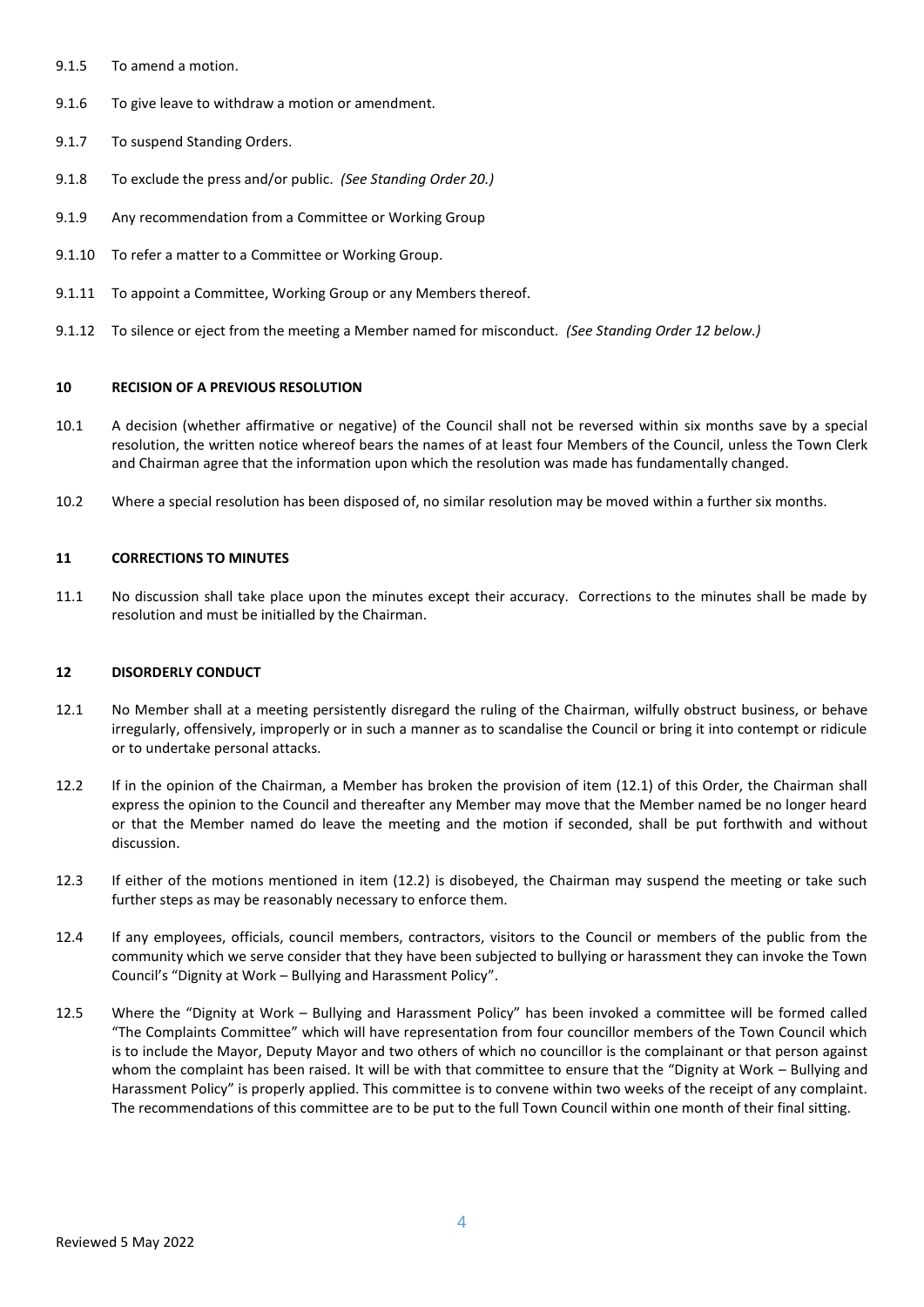### **13 VOTING ON APPOINTMENTS**

13.1 Where more than two persons have been nominated for any position to be filled by the Council and of the votes given there is not an absolute majority in favour of one person, the name of the person having the least number of votes shall be struck off the list and a fresh vote taken and so on until a majority of votes is given in favour of one person.

## **14 DISCUSSIONS AND RESOLUTIONS AFFECTING EMPLOYEES OF THE COUNCIL**

14.1 If at a meeting there arises any question relating to the appointment, conduct, promotion, dismissal, salary or conditions of service, of any person employed by the Council, it shall not be considered until the Council or Committee (as the case may be), has decided whether or not the public and press shall be excluded. *(See Standing Order 20.1)*

## **15 COMMITTEES, SUB COMMITTEES & WORKING GROUPS**

- 15.1 The Council may at the Annual Meeting appoint Standing Committees and Working Groups and at any other time appoint such other Committees as are necessary.
- 15.2 All Committee and Working Group meetings shall start at 6.15pm.
- 15.3 Any Committee of the Town Council shall consist of the Mayor and Deputy Mayor 'ex officio', together with seven other Members of the Council as shall have been duly elected normally at the Annual Meeting of the Town Council.
- 15.4 Each Committee and Working Group shall adhere to the current Terms of Reference for the Committee or Working Group.
- 15.5 Each Committee and Working Group thus constituted shall at its first meeting following the Annual Meeting of the Council, elect from among its Members, a Chairman who shall hold office for the ensuing year.
- 15.5.1 A Chairman of a Committee, sub-committee or Working Group cannot be a Chairman of any other Committee, subcommittee or Working Group.
- 15.6 Each Committee and Working Group will, through its Chairman, be responsible to the Town Council. Minutes of its proceedings shall be kept, shall be circulated to all Members of the Council and at each successive meeting of that Committee or Working Group, shall be submitted for approval and the signature of the Chairman.
- 15.7 Each Committee shall meet at least once in every quarter, providing there is sufficient or urgent business to warrant a meeting being called.
- 15.8 Minutes of each Committee and Working Group meeting shall be submitted to the next following meeting of the Council for acceptance.
- 15.9 All Members are entitled to attend any Committee or Working Group meeting, but unless they are Members of such Committee or Working Group, they may not participate except at the invitation of the Committee or Working Group Chairman. They may not vote under any circumstances.
- 15.10 **Committees and Working Groups of the Town Council will be advisory and able to submit recommendations, but not empowered to take action unless by the specific direction of the Town Council, except for Planning & Licensing Committee where delegated powers have been granted.**
- 15.11 **Every Committee may appoint Sub-Committees for purposes to be specified by the Committee.**
- 15.12 The quorum of a Committee, Sub-Committee or Working Group shall be one third of its Members.
- 15.13 The Standing Orders relating to the Council apply equally to Committees, Sub-Committees and Working Groups.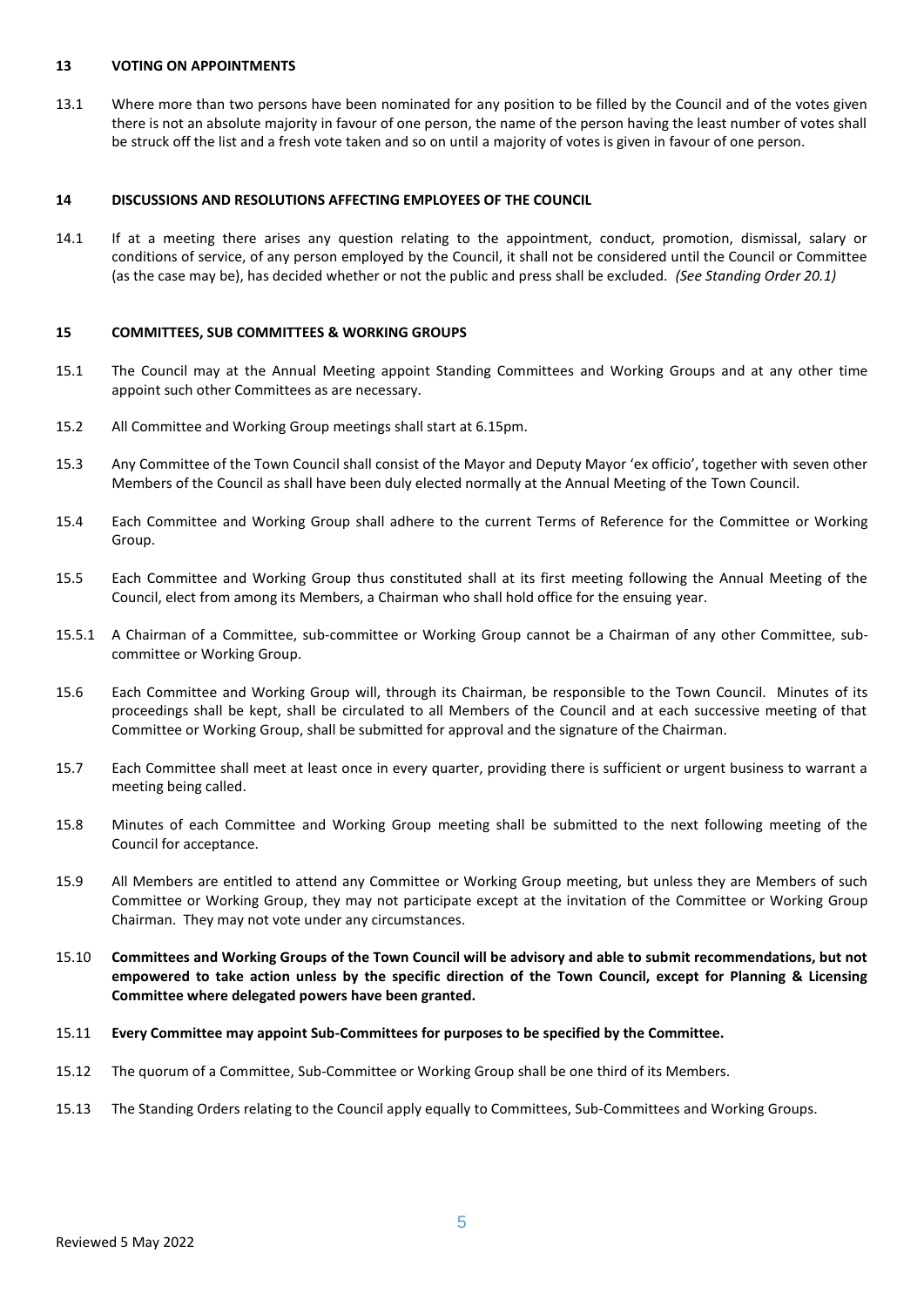## **16 INTERESTS**

- 16.1 **Members must observe the Code of Conduct.**
- 16.2 **If a Member has a personal interest, as defined by the Code of Conduct, then he / she shall declare such interest as soon as it becomes apparent, disclosing the existence and nature of that interest as required.**
- 16.3 **Dispensation requests shall be in writing and submitted to the Proper Officer.**
- 16.4 **The Clerk shall record in a book kept by the Clerk for the purpose of recording particulars of any notice given by any Member or any Officer of the Council of a personal or prejudicial interest and the book shall be open during reasonable hours of the day for the inspection of any member of the public.**
- 16.5 If a candidate for any appointment under the Council is to his/her knowledge related to any Member of or holder of any office under the Council as defined in the Code of Conduct, he/she and the person to whom he/she is related shall disclose the relationship in writing to the Clerk. A candidate who fails to do so shall be disqualified for such appointment and if appointed, may be dismissed without notice. The Clerk shall report to the Council or to the appropriate Committee any such disclosure. Where a relationship to a Member is disclosed the Member may be asked to withdraw from the meeting. The Clerk shall make known the purport of this Standing Order to every candidate.

## **17 CANVASSING OF AND RECOMMENDATIONS BY MEMBERS**

- 17.1 Canvassing for oneself for any Committee appointment or position shall disqualify the candidate for such appointment. The Clerk shall make known the purport of this sub-paragraph to every candidate.
- 17.2 Enquiring of Members as to their willingness to stand for consideration of any post is deemed acceptable.
- 17.3 A Member of the Council shall not solicit for any person any appointment under the Council or recommend any person for such appointment or for promotion, but nevertheless, a Member may give a written testimonial for submission to the Council with an application for appointment.
- 17.4 Contravention of any of the above must be addressed by the Mayor and Town Clerk.
- 17.5 Standing Order numbers (16.3) and (17.1) shall apply to tenders as if the person making the tender were a candidate for an appointment.

#### **18 INSPECTION OF DOCUMENTS**

18.1 A Member may for any purpose of his duty as such (but not otherwise), inspect any document in the possession of the Council or a Committee and if copies are available shall on request, be supplied for the like purpose with a copy.

#### 18.2 **All minutes kept by the Council and by any Committee shall be open for the inspection of any Member of the Council**.

#### **19 UNAUTHORISED ACTIVITIES**

- 19.1 No Member of the Council or of any Committee, Sub-Committee or Working Group shall in the name of or on behalf of the Council:
- 19.1.1 Inspect any lands or premises that the Council has a right or duty to inspect unless authorised to do so by the Council or the relevant Committee, Sub-Committee or Working Group.

## **20 ADMISSION OF THE PUBLIC AND PRESS TO MEETINGS**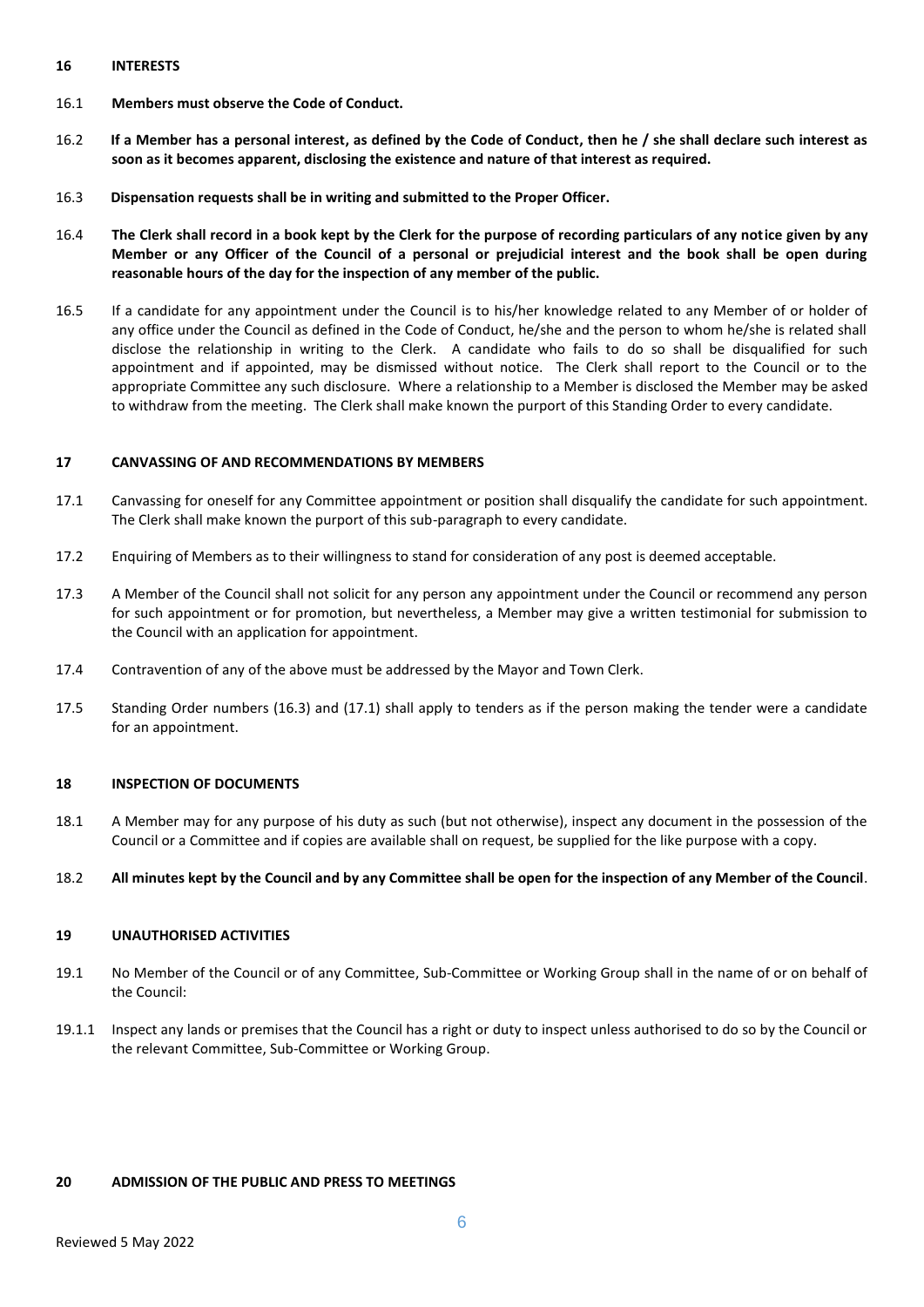- 20.1 **The public and press shall be admitted to all meetings of the Council and its Committees and Sub-Committees, which may however, temporarily exclude the public and press by means of the following resolution, viz: "That in view of the [special] [confidential] nature of the business about to be transacted, it is advisable in the public interest that the public and press be temporarily excluded and they are instructed to withdraw."**
- 20.2 **Reasonable facilities will be afforded to the press for taking their report of any proceedings at which they are entitled to be present.**
- 20.3 If a Member of the public interrupts the proceedings at any meeting, the Chairman may after warning, order that he/she be removed from the Council Chamber.
- 20.4 At meetings of the Town Council, time will be set aside to receive questions from the public and any one member of the public shall have two minutes to deliver their question. This time limit may be varied at the discretion of the Mayor.

## **21 CONFIDENTIAL BUSINESS**

- 21.1 No Member of the Council or of any Committee, Sub-Committee or Working Group shall disclose to any person not a Member of the Council, any business declared to be confidential by the Council, the Committee, the Sub-Committee or Working Group as the case may be.
- 21.2 Any Member in breach of the provision of item (21.1) of this Standing Order shall be removed from any Committee, Sub-Committee or Working Group of the Council by the Council.

## **22 LIAISON WITH ISLE OF WIGHT COUNCILLORS**

22.1 A notice of meeting shall be sent to the Isle of Wight Councillors for the four wards in the town.

## **23 VARIATION, REVOCATION AND SUSPENSION OF STANDING ORDERS**

- 23.1 Standing Orders 6, 7, 8, 9 and 14 may be suspended by resolution in relation to any specific item of business.
- 23.2 A resolution permanently to add, vary or revoke a Standing Order shall when proposed and seconded, stand adjourned without discussion to the next ordinary meeting of the Council.

#### **24 ACCOUNTS, ESTIMATES, CONTRACTS AND INSURANCE**

24.1 For all financial matters, please refer to the Town Council's Financial Regulations.

#### **25 DELEGATION OF AUTHORITY**

- 25.1 It is normally expected that decisions taken on behalf of the Town Council will be made by the whole Town Council.
- 25.2 However, from time to time there may be a need for an urgent decision to be made before the next meeting of the Town Council is due to be held. In such circumstances, and following consultation with the Town Mayor OR Deputy Town Mayor, the Town Clerk is authorised to make decisions on behalf of the Town Council. Such action is to be reported to the Council at the earliest opportunity for information.
- 25.3 Planning & Licensing Committee has delegated powers to make decisions without reference to full Council.

#### **26 DRESS CODE**

26.1 Councillors are to wear appropriate attire befitting their position as representatives of the townspeople when representing the Town Council at outside meetings and full Council meetings.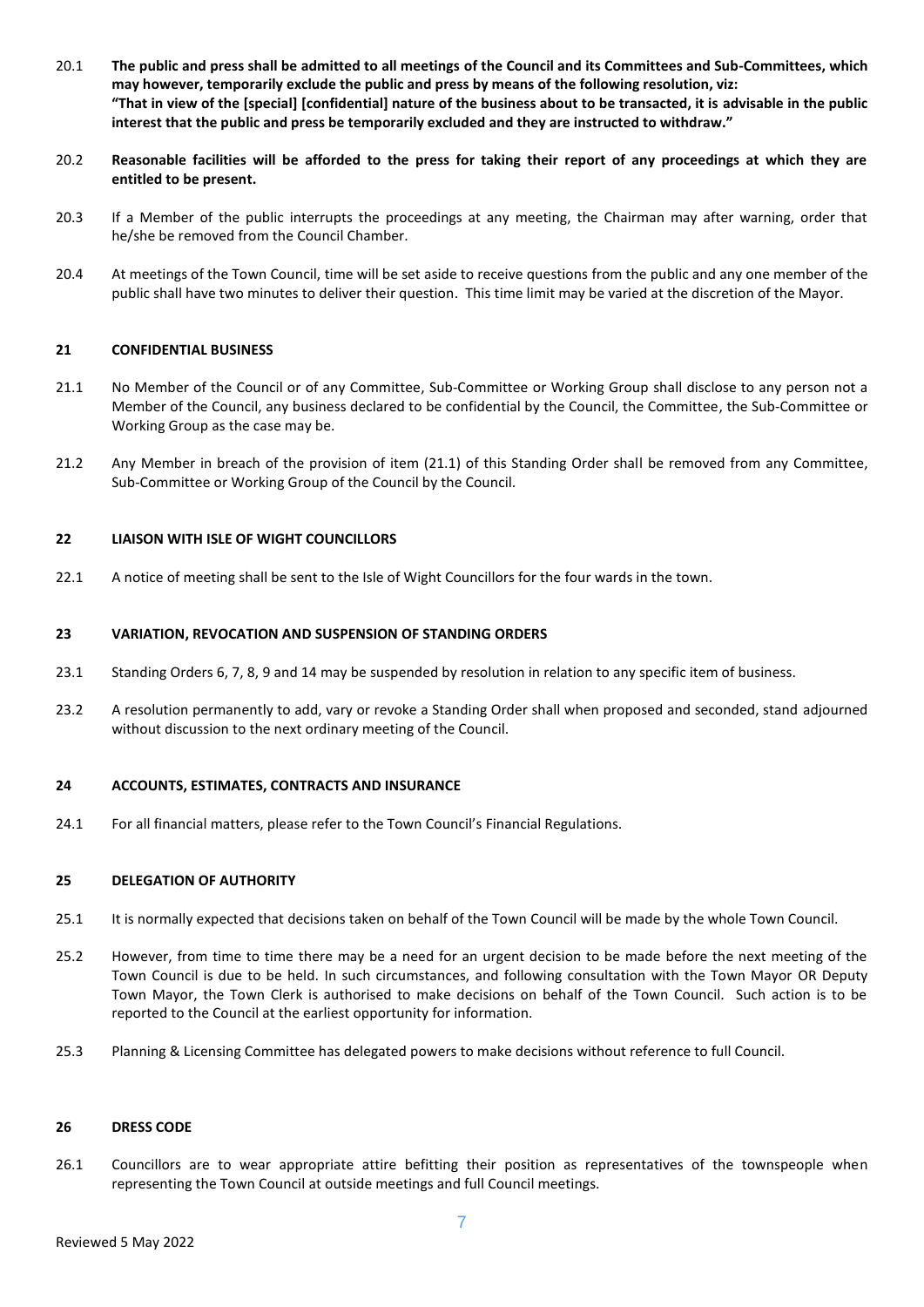### **27 PUBLIC'S RIGHT TO MAKE REPRESENTATION**

- 27.1 Any member of the public wishing to make representation to the Council on an item which is considered to be the business of the Council, may speak at the start of the agenda item for a period not exceeding **two** minutes prior to Councillors formulating their comments. Members of the Council will then be allowed, at the discretion of the Chair, to ask questions of the member of the public.
- 27.2 Where a group of members of the public (*any number of persons bound together by a common interest*) wishes to make representation on an item which is considered to be the business of the Council, and is listed on the agenda, they will be required to nominate a representative from among themselves, to speak for a maximum of **two** minutes to express the views of the group.
- 27.3 The Chairman reserves the right to limit the number of speakers on any given item of business and his/her discretion will be final.
- 27.4 If, after speaking for the allotted time, any member of the public or group persistently interrupts and does not usefully contribute to the debate, the Chair after due warning to that person/s, may order that they be removed from the meeting and may adjourn the meeting for such a period as is necessary to restore order.
- 27.5 Any member of the Council, with a pecuniary interest in any item before the Council, will be entitled to attend the meeting to make representation, give evidence or answer questions in the same way as any member of the public and under the same constraints laid down by the Council in these Standing Orders, before leaving the Council Chamber.

## **28 DOCUMENTS TO BE GIVEN TO MEMBERS**

28.1 A copy of these Standing Orders, the Town Council's Financial Regulations and the Code of Conduct shall be given to each Member by the Clerk upon delivery to him of the Member's declaration of acceptance of office and each time an amendment is made.

#### **29 CORRESPONDENCE/INFORMATION**

- 29.1 The point of contact for the Town Council is the Clerk (or Clerks), and it is to the Clerk that all correspondence relating to the business of the Town Council should be addressed.
- 29.2 Any communications of a strategic nature, whether electronic or in writing, concerning Council business from one Councillor to another should be copied to the Clerk for recording purposes and the Clerk(s) and Council Chairman would collectively determine whether onward posting to other councillors was expedient.
- 29.3 All communications of a strategic nature concerning Town Council business with other Agencies or Bodies must be sent via the Town Council's appointed representative on that Agency or Body with a copy to the Clerk and Council Chairman.
- 29.4 All personal correspondence as a Town Councillor to the Press and other Agencies should make it clear that the views are the expression of the personal opinions of the writer and not necessarily those of the Town Council.
- 29.5 The Council shall have in place and keep under review, technical and organisational measures to keep secure information (including personal data) which it holds in paper and electronic form. Such arrangements shall include deciding who has access to personal data and encryption of personal data.
- 29.6 The Council shall have in place, and keep under review, policies for the retention and safe destruction of all information (including personal data) which it holds in paper and electronic form. The Council's retention policy shall confirm the period for which information (including personal data) shall be retained or if this is not possible the criteria used to determine that period (e.g. the Limitation Act 1980).